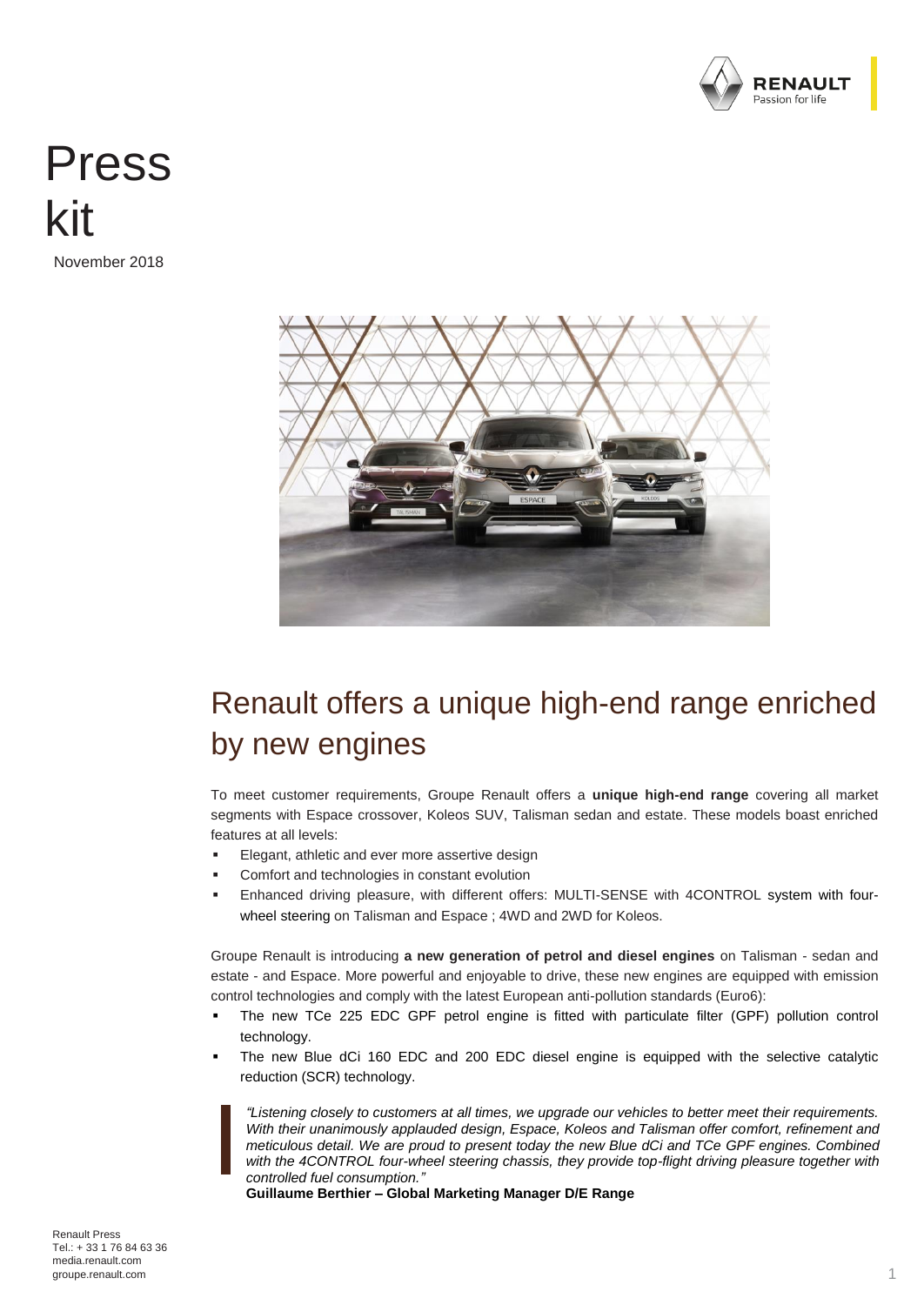# **Contents**

# **01**

## A unique and enriched high-end range  $\frac{1}{03}$

Elegant, athletic and ever more assertive design Comfort and technologies in constant evolution Enhanced driving pleasure

# **02**

## New optimized engines and the cost of the cost of the cost of the cost of the cost of the cost of the cost of the cost of the cost of the cost of the cost of the cost of the cost of the cost of the cost of the cost of the

New TCe 225 EDC GPF petrol engine New Blue dCi 160 EDC and 200 EDC diesel engine

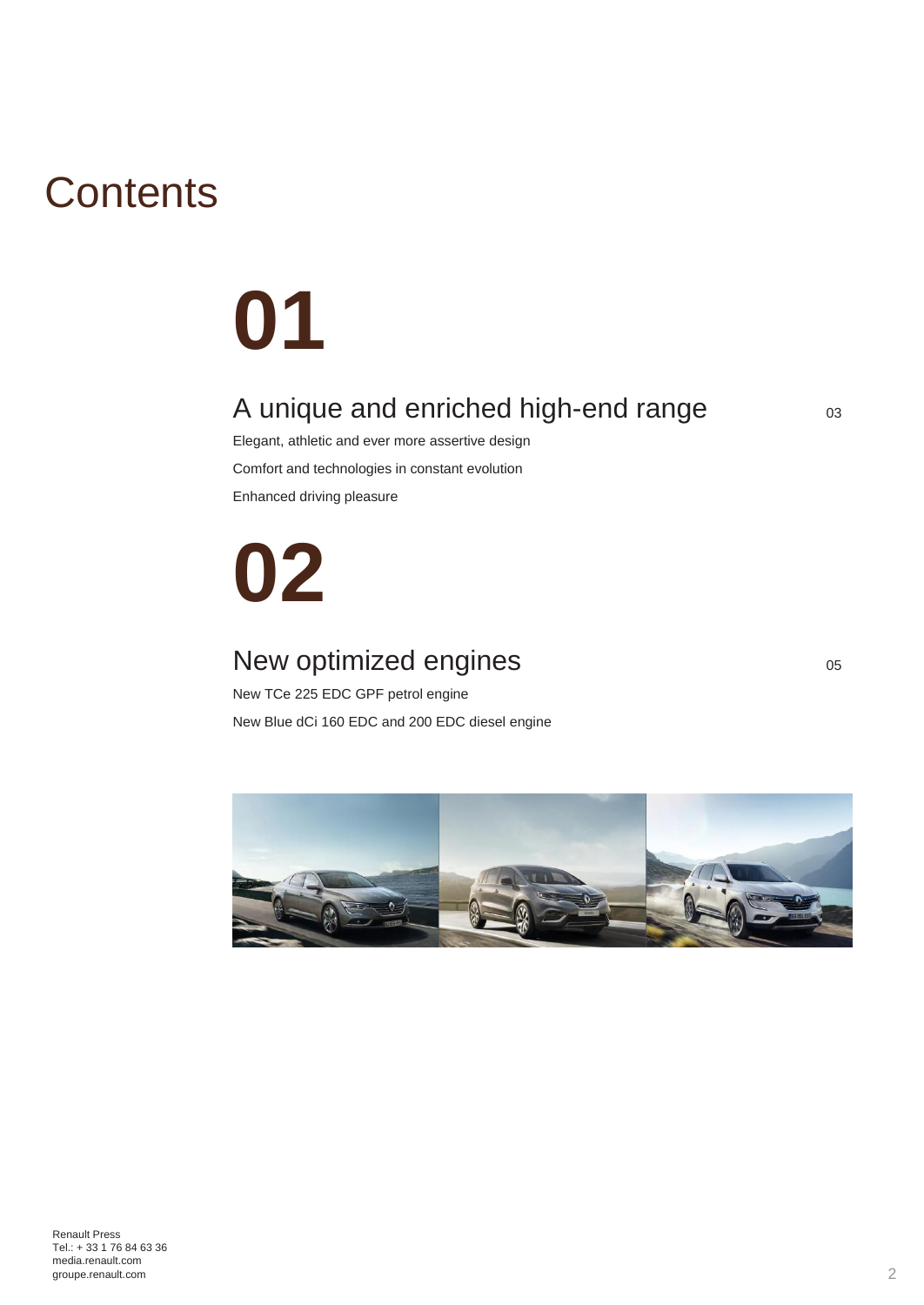# **01**

# **A unique and enriched high-end range**

With Espace, Koleos, Talisman sedan and estate, Groupe Renault today offers a high-end range meeting all market expectations.

## Elegant, athletic and ever more assertive design



- **Elegant body styling to respond to the number-one reason for buying a high-end model** o Resolutely assertive styling
	- $\checkmark$  Renault's high-end range is now identifiable through its prominent logo featuring proudly on a wide grille.
	- $\checkmark$  This kinship is also to be seen in the models' muscular shoulders and meticulously worked proportions, with reduced overhang.
	- $\checkmark$  Like Koleos, Espace has now shark antenna which brings extra style and also audio quality improvement.
	- o Full-LED light signature
		- $\checkmark$  At the front, the C-shaped light signature juts out from the light unit to produce an even more powerful gaze.
		- $\checkmark$  Strength and elegance are enhanced by the location of the LEDs, the choice of largediameter wheel rims, and the high, sculpted flanks combined with reduced glazed areas on the side.
		- $\checkmark$  The harmonious styling continues in the design of the front and rear lights with a characteristic full-LED double light signature.
		- $\checkmark$  Front LED fog lamps on Talisman, sedan and estate, and Koleos.
	- o Design news launched
		- Espace is now available in Cosmos Blue and with 20"" Kubera alloy wheels.
		- $\checkmark$  Talisman S-Edition offers new 19" Alizarine quartz alloy wheels. This limited edition is available in sedan and estate version.
	- **Meticulous interior design with top-quality finish**
		- o The sporty nature of Talisman S-Edition is underscored through exclusive trim.
			- Upholstery and dashboard in black leather with red top-stitching: echoed on the steering wheel, gearstick bellows and door panels; special protective mats with gray and red S-Edition stitching, aluminum pedals, and elegant aluminum-style touches.
			- $\checkmark$  The black ceiling confers an extra high-end sporty note.
- **Perceived quality in evolution** 
	- o Top-stitched leather finish, gloss chrome inserts and meticulous door-panel upholstery.
	- o Foamed materials have been added on lower dashboard panels on Talisman sedan and estate.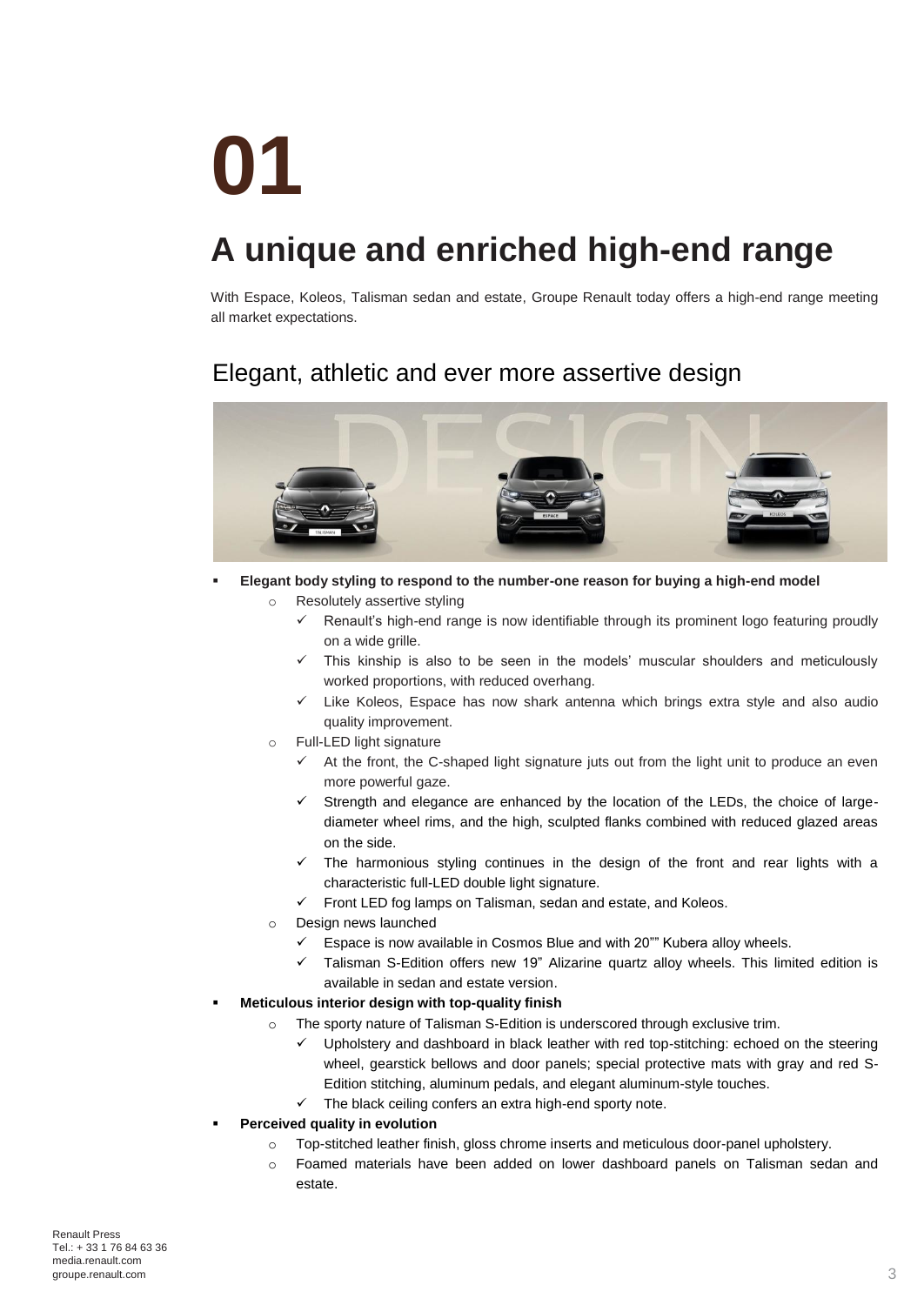### Comfort and technologies in constant evolution



#### **Technological evolution on all the range**

- o Thanks to Apple CarPlay™ and Google Android Auto™, customer can now access selected smartphone apps from R-LINK2 on the 8.7" screen compatible with driving conditions: telephony, messages, navigation and music.
- o Real-time traffic and road information with the WAZE app is now available.
- o Through MY Renault app, customers can now manage their connected navigation, remote display and Renault services from their smartphone.
- o Bose® Surround System sound on the three models, enveloping the driver and passengers in a rich and well-balanced sound wherever they are seated.
- o All radios are equipped to receive digital audio broadcasting (DAB) in standard.
- **Driver assistance systems: technological solutions providing greater safety, alerting drivers and simplifying driving.**
	- $\circ$  As for Espace and Talisman sedan and estate, Koleos is now available with adaptive cruise control which adjust speed and maintain a preselected distance with the vehicle ahead.
	- o Since September 2018, Koleos has now the Ustable Trajectory Alert (UTA) and the Active Emergency Braking System (AEBS) with a pedestrian detection function.
	- o The hand-free electric trunk has also been added to Espace as for Koleos and Talisman.

### Enhanced driving pleasure



- **Driving precision and agility with the 4CONTROL system (with four-wheel steering) launched on Talisman and Espace, combined with electronically controlled damping and the MULTI-SENSE system.**
	- o Active at all times, the 4CONTROL chassis manages the turning direction of the rear wheels: up to 50 km/h\* in the opposite direction to the front wheels for a tighter turning circle and extra agility; above 50 km/h in the same direction as the front wheels for driving precision and optimal safety.
	- o The electronically controlled damping system works on the vertical aspect of driving, continuously adapting (up to 100 times a second) the shock absorbers according to several parameters, including road surface, driving conditions and steering-wheel input.
	- $\circ$  Boosting driving pleasure and the in-car experience, these technologies are managed by the MULTI-SENSE system easily accessed via the R-LINK 2 screen. Renault gives you the power to choose the behavior of your vehicle depending on your mood. From the most dynamic to the most relaxing, four preprogrammed modes are available – Eco, Comfort, Neutral, Sport – together with a fully customizable mode, Perso.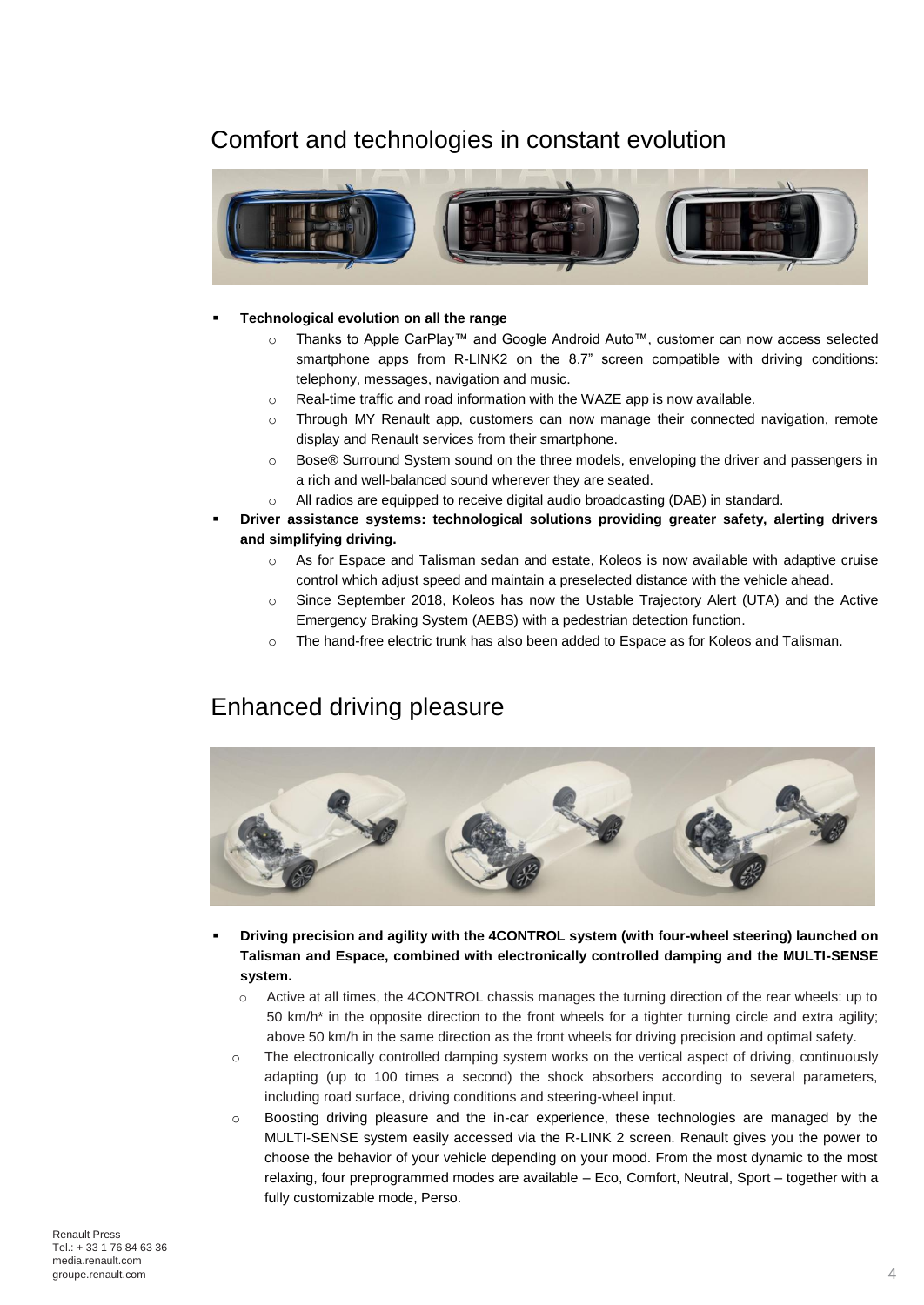- **X-Tronic All Mode 4x4-i gearbox on Koleos: for a fluid and responsive drive with no interruption in torque.**
	- o The All Mode 4x4-i technology on Koleos has already earned its stars on millions of Renault-Nissan Alliance vehicles sold around the world. The four-wheel-drive transmission constantly monitors grip between the wheels and road surface to ensure ideal grip in all circumstances.
	- o Koleos is still equipped with a control allowing drivers to select their transmission mode.
	- o Adapting continuously to the optimal engine speed, X-Tronic can also simulate gear shifts for more dynamic pick-up. The four-wheel-drive versions of Renault Koleos are equipped with the new All Mode 4x4-i technology.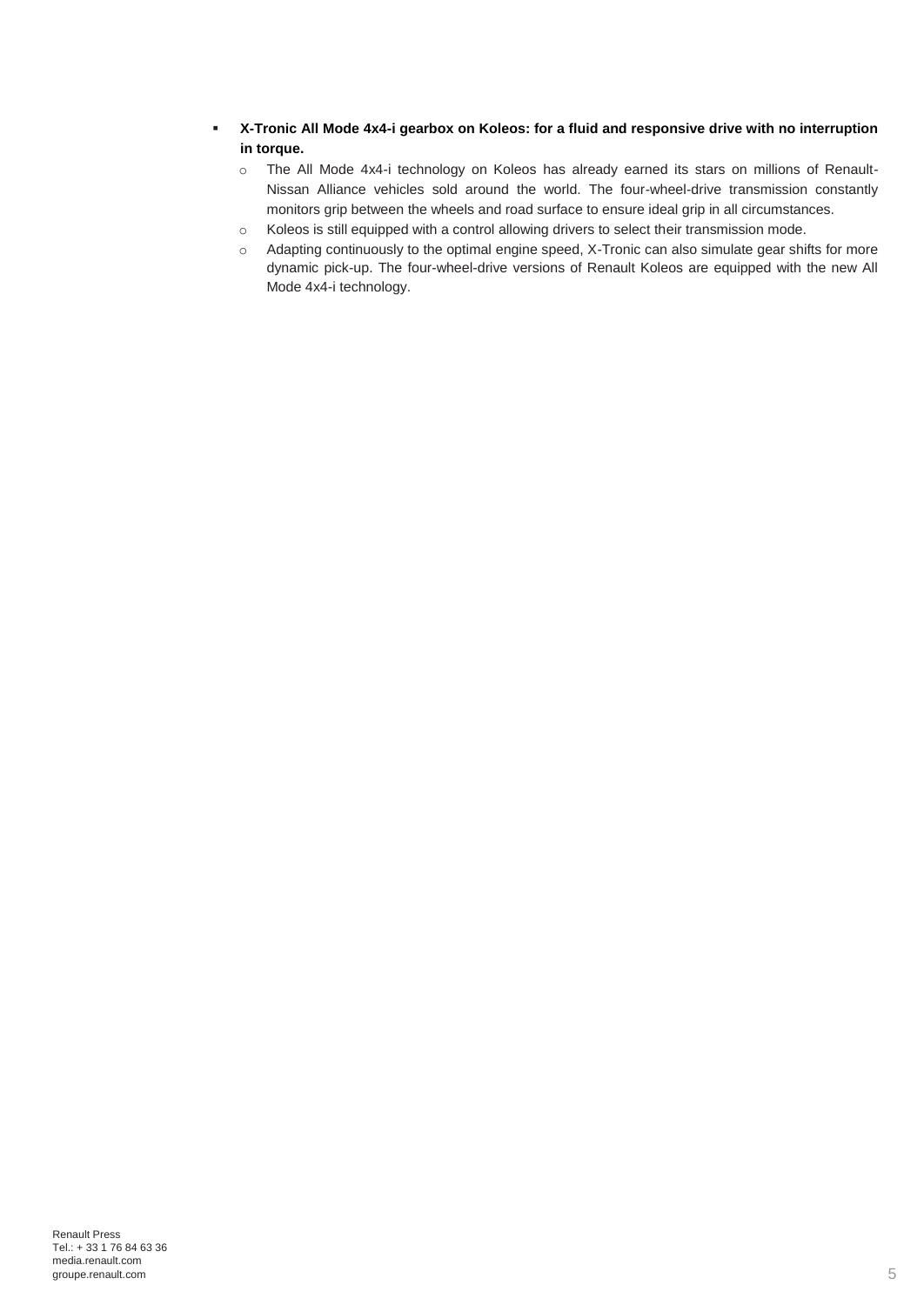# **02**

# **New optimized engines**

Groupe Renault is introducing a new generation of higher-performance petrol and diesel engines on Talisman and Espace for even more driving pleasure. Boasting more power, the new engines are part of the *Drive the Future* strategic plan. They are fitted with the latest technology to reduce pollutant emissions, notably **the new TCe 225 EDC GPF petrol engine and the new Blue dCi 160 EDC and 200 EDC diesel.**

## New TCe 225 EDC GPF petrol engine



### **The spearhead of Groupe Renault's petrol engine strategy**

- o The renewal of petrol engines through two families.
- o The new TCe 225 EDC GPF petrol engine produced at Busan (South Korea) is available on Espace and Talisman.
- o It is the first to feature particulate filter (GPF) technology with optimized fuel consumption. It meets the core expectations of European markets.
- $\circ$  The new generation of engines allies drivability with lower CO<sub>2</sub> emissions and lower fuel consumption.

### **TCe 225 EDC PF: for an involving drive**

- o Renault is launching the new TCe 225 EDC GPF petrol engine, focused on performance and driving pleasure.
- $\circ$  It boasts enhanced performance. The new engine's direct injection and powerful torque provide a singular at-the-wheel experience.
- o Driving sensations are further enhanced by the dual-clutch EDC automatic gearbox, for top-notch responsiveness and sharp pick-up.

### **A concentrate of technologies, with the GPF**

o 4-cylinder turbocharged direct-injection engine from the component bank shared by the Renault-Nissan Mitsubishi.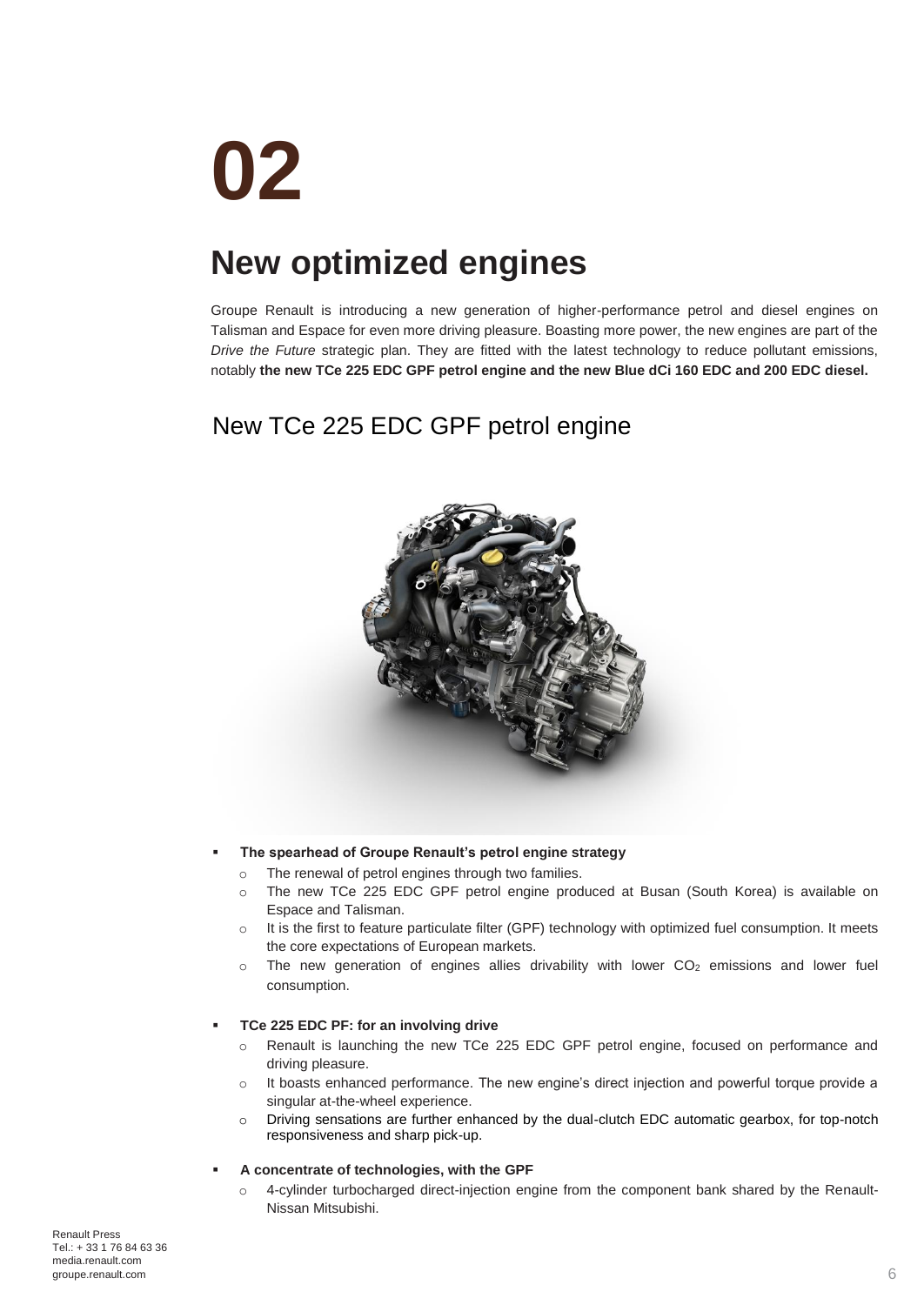- o Developed by Renault & Renault Sport engineers, the 1.8 l engine includes a wide range of technologies to optimize efficiency and deliver the same level of performance as a 2.0 l engine, including a **dual-scroll turbocharger and 3-position variable valve timing function.**
- o **Delivering output of between 225 hp and 300 hp**, it equips high-end Renault vehicles and the Group's sport models: Espace, Talisman, Alpine A110, Mégane R.S. and Mégane R.S. Trophy.
- o To comply with new latest pollution control standards, the engine is also fitted with a **particulate filter**.

### New Blue dCi 160 EDC and 200 EDC diesel engine



### **The spearhead of Groupe Renault's diesel engine strategy**

- o Groupe Renault launched three new diesel engines in September 2018, going under the Blue dCi name, two of which on high-end models: Blue dCi 120 (manual gearbox) and 150 (manual gearbox) and Blue dCi 160 EDC and 200 EDC.
- o Blue dCi engines are equipped with selective catalytic reduction (SCR) pollution control technology with AdBlue®, built in to the exhaust side of the engine.
- $\circ$  The new engines offer more power (increase of between 5 hp and 40 hp), more torque (increase of between 10 and 20 Nm) and controlled fuel consumption.
- o Available on Espace and Talisman by the end of 2018, the Blue dCi 160 EDC and 200 EDC engine is manufactured at Renault's Cléon plant in Normandy, France.

### **Blue dCi 160 EDC and 200 EDC: the promise of power**

- The new Blue dCi is a high-performance engine with power of 200 hp. Torque of 400 Nm delivers potent acceleration. Mated to the dual-clutch EDC automatic gearbox, the engine is agile and responsive across all engine speeds.
- o The Blue dCi 160 EDC engine provides true comfort and an extra dose of everyday driving pleasure. Mated to the dual-clutch EDC automatic gearbox, the new-generation diesel engine is dynamic and supple and offers excellent driving pleasure with 360 Nm of torque.

### **A concentrate of technologies, with the SCR**

- o The new engine is packed with technology, delivering **a significant gain in power (40 hp more than the 200 hp version), torque (+20 Nm, for a total 400 Nm)** and drivability, together with controlled fuel consumption and CO<sub>2</sub> emissions.
- o **SCR pollution control technology** reduces emissions of nitrogen oxide (NOx).
- o Using a urea-based solution (AdBlue®), SCR turns pollutant NOx emissions into nitrogen and water. The treatment of emissions has been further improved by locating the SCR system closer to the engine than with previous technologies, as the efficiency of the system depends on the temperature of the exhaust gases (easier pollution control of hot gases in cold engine conditions).